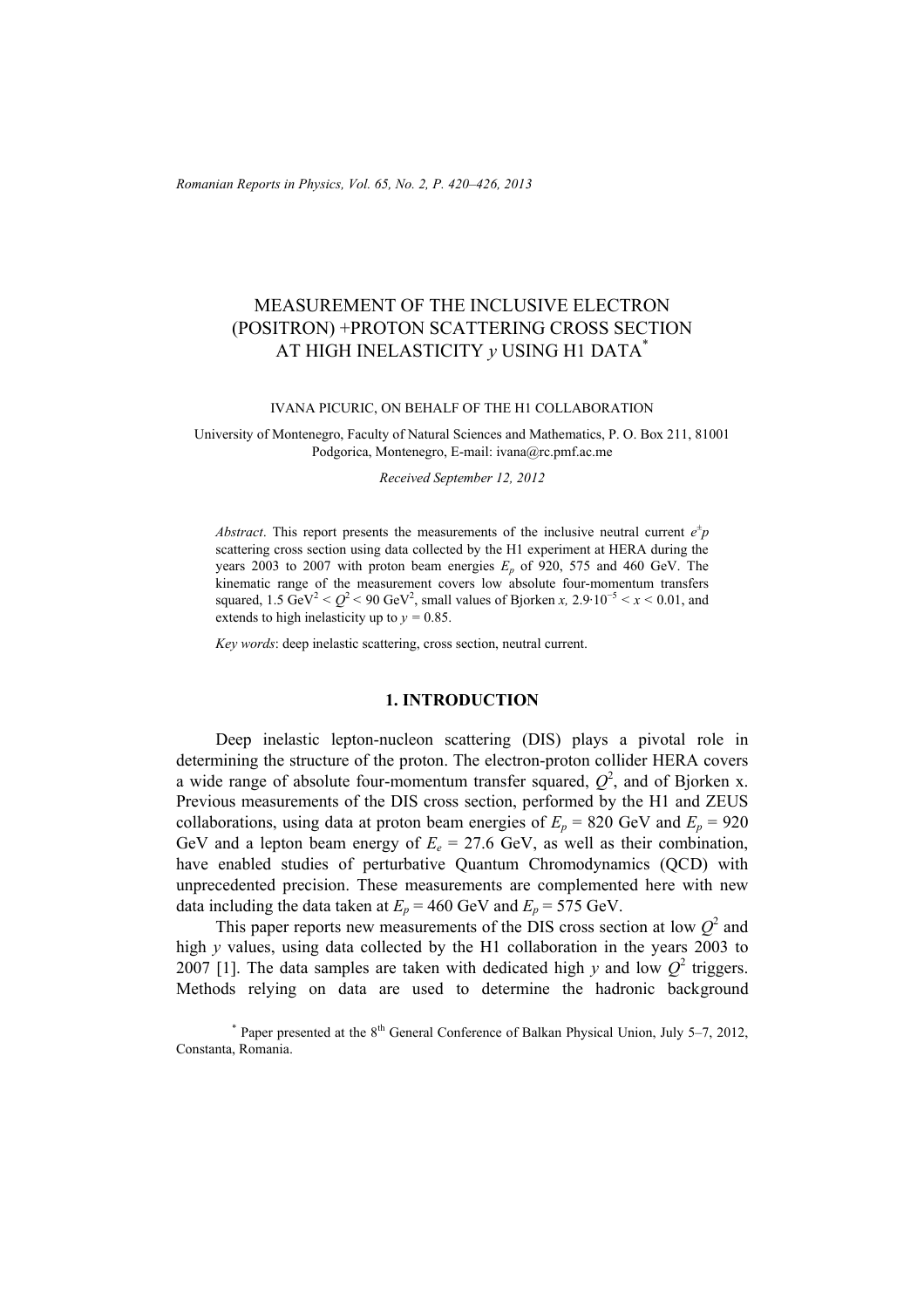contribution. The first data sample consists of a new cross-section measurement for the nominal proton beam energy of  $E_p = 920$  GeV for  $8.5 \le Q^2 \le 90$  GeV<sup>2</sup> with an increased integrated luminosity of 97.6  $pb^{-1}$  compared to [2]. The second new data sample at  $E_p = 920$  GeV covers the region  $2.5 \le Q^2 \le 12$  GeV<sup>2</sup> using a dedicated silicon tracker for the measurement of the charge of backward scattered particles. This analysis is based on an integrated luminosity of 5.9 pb<sup>-1</sup>. Two further data samples correspond to the measurements at reduced proton beam energy,  $E_p$  = 575 GeV and  $E_p$  = 460 GeV, covering the kinematic domain of  $1.5 \leq Q^2 \leq 90$  GeV<sup>2</sup> with integrated luminosities of 5.9 pb<sup>-1</sup> and 12.2 pb<sup>-1</sup>, respectively.

At low  $Q^2$ , the scattering cross section is defined by the two structure functions,  $F_2$  and  $F_L$ . In a reduced form, the double differential cross section is given by:

$$
\sigma_r(x, Q^2) = \frac{Q^4 x}{2\pi \alpha^2 \left[1 + \left(1 - y^2\right)\right]} \frac{d^2 \sigma}{dx dQ^2} = F_2\left(x, Q^2\right) - \frac{y^2}{1 + \left(1 - y^2\right)} F_L\left(x, Q^2\right). \tag{1}
$$

Using the ratio  $R(x, Q^2)$ , defined as:

$$
R = \frac{\sigma_L}{\sigma_T} = \frac{F_L}{F_2 - F_L},\tag{2}
$$

the reduced cross section in equation 1 can also be written as:

$$
\sigma_r = F_2(x, Q^2) \left[ 1 - f(y) \frac{R}{1+R} \right],\tag{3}
$$

where

$$
f(y) = y^2/1 + (1 - y^2).
$$
 (4)

#### **2. CONTROL DISTRIBUTIONS**

Data and MC distributions of the scattered electron energy, polar angle, *E-P<sub>z</sub>*, and of the kinematic variables *y*,  $Q^2$ , *x* for events passing all analysis cuts are presented in Fig. 1 for  $E_p = 460$  GeV data set included in the analysis. The MC distributions are normalised to the integrated luminosity and corrected for selection efficiency differences. The control distributions illustrate the considerable level of background for low  $E_e$ , that is estimated from the data. The DIS simulation uses the H1PDF2009 set of parton distributions [2]. There is a good overall agreement observed between the measurements and predictions.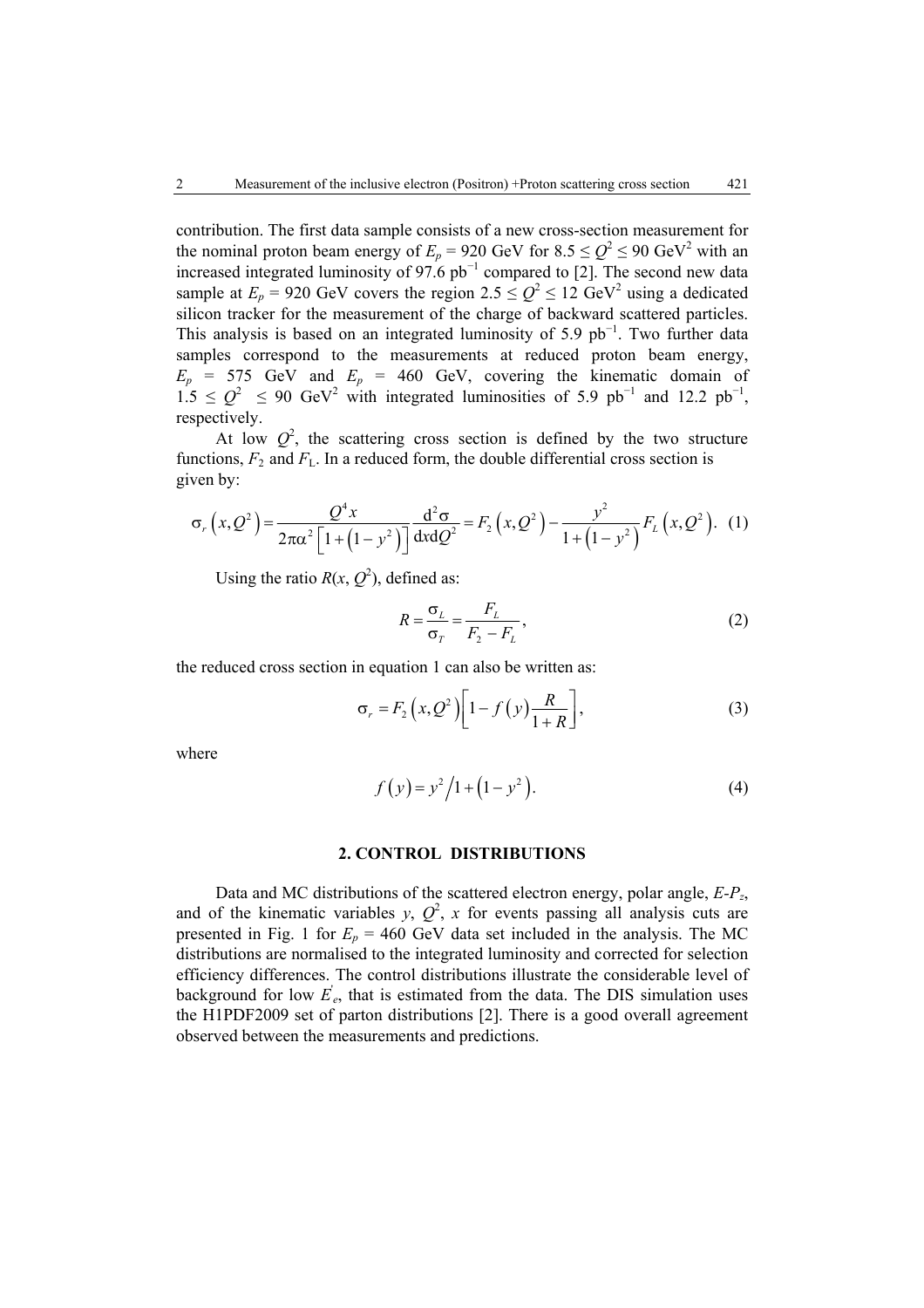

Fig. 1 **–** Distributions of the scattered electron energy, polar angle, *E-Pz*, and of the kinematic variables *y*,  $Q^2$ , *x* for events passing all analysis cuts from  $E_p = 460$  GeV sample. Data are shown as dots with statistical errors, the shaded histograms show the data driven estimation of the background and the shaded bands represent the simulation of DIS signal with statistical and systematic uncertainties added in quadrature.

### **3. CROSS SECTION DETERMINATION**

# 3.1. METHOD

At low  $Q^2$  the contributions to the NC scattering process are completely dominated by photon exchange with negligible differences between the  $e^+p$  and  $\overline{e}$ scattering cross sections. The background determination at high *y* is based on the measured lepton-candidate charge. In order to reduce the sensitivity to the background charge asymmetry, the cross section is determined for a charge symmetric data sample for the medium  $Q^2$  CJC  $E_p = 920$  GeV and the low  $Q^2$  BST  $E_p$  = 920 GeV samples. The reduced cross section is calculated in this case for each  $x, Q^2$  bin as: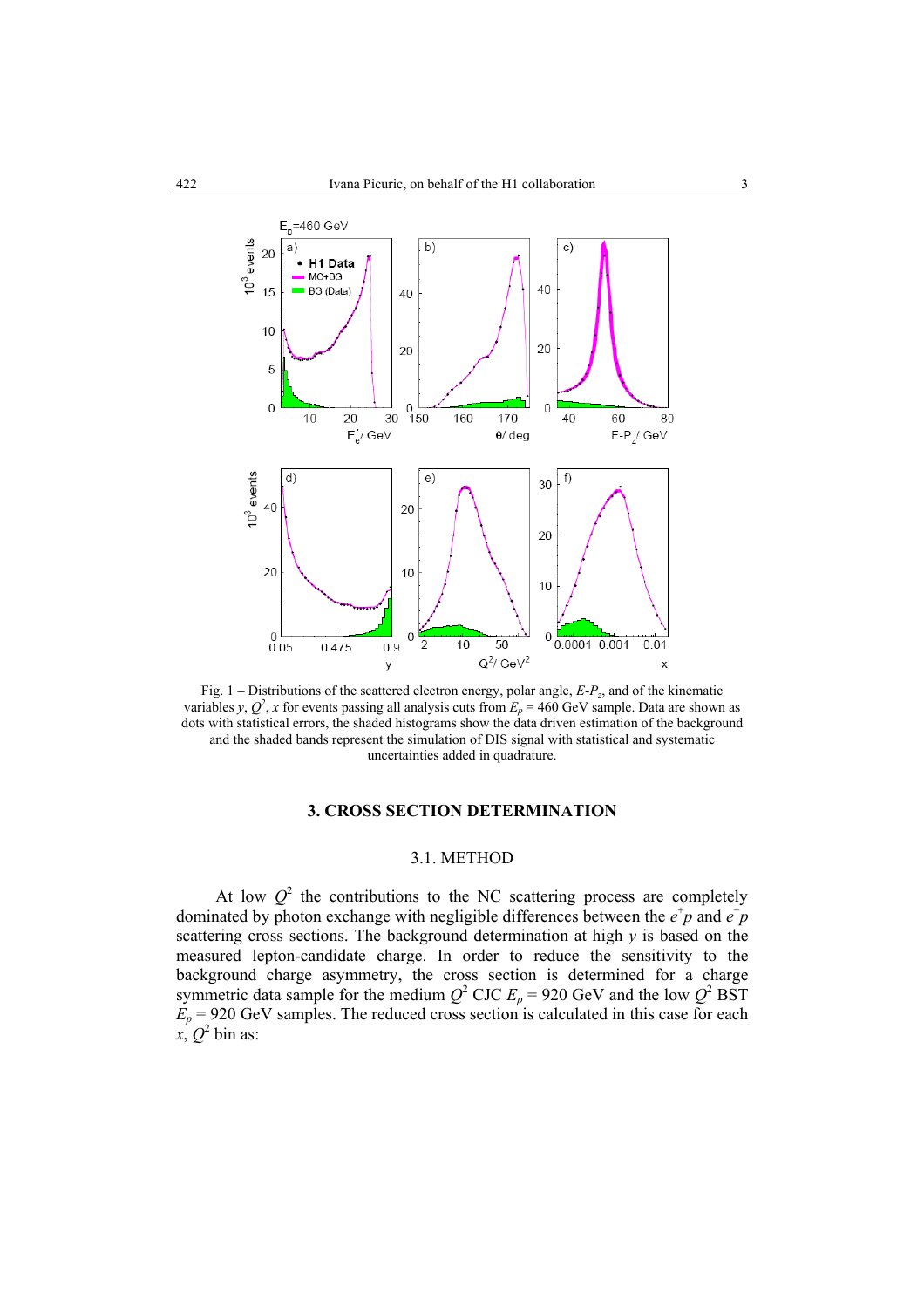$$
\sigma_r(x, Q^2) = \frac{N_{sig}^{e-p} + N_{sig}^{e+p} \frac{\zeta^{e-p}}{\zeta^{e+p}}}{N_{sigMC}^{e-p} \frac{\zeta^{e-p}}{\zeta^{e-p}} + N_{sigMC}^{e+p} \frac{\zeta^{e+p}}{\zeta^{e+p}} \sigma_r^{MC}(x, Q^2).
$$
(5)

Here  $\zeta^{e+p}$  ( $\zeta^{e+p}_{MC}$ ) is the integrated luminosity for the data (MC),  $N^{e+p}_{sigMC}$  is the number of signal events in the MC and  $\sigma_r^{MC}(x, Q^2)$  is the value of the reduced cross section in the MC.

### 3.2. RESULTS

$$
\sigma_r(x, Q^2) = \frac{N_{sig}^{e+p}}{N_{sigMC}^{e+p}} \frac{\zeta^{e+p}}{\zeta_{MC}^{e+p}} \sigma_r^{MC}(x, Q^2).
$$
 (6)

Equation 5 is rather insensitive to the uncertainty of the background charge asymmetry  $\kappa^{\pm}$  since for  $y \ge 0.56$ , the total background is estimated as  $N_{BG} = \kappa N_{+}^{e-p} + \kappa_{+} N_{-}^{e+p} (\zeta^{e-p} / \zeta^{e+p})$ . The statistical accuracy of equation 5 is limited by the sample with the smaller luminosity, therefore the data taking strategy was tuned to obtain  $e^+p$  and  $\overline{e}$  p samples of about equal size.

For the  $E_p = 460$  GeV and  $E_p = 575$  GeV samples, the absence of  $e^-p$  data does not allow for usage of equation 5, and a more standard cross section determination formula is used as

These cross sections are therefore more sensitive to the uncertainty in  $\kappa^{\pm}$ .

The medium  $Q^2$  CJC  $E_p = 920$  GeV and low  $Q^2$  BST  $E_p = 920$  GeV samples extend the published H1 measurements to high *y* and for them the same mixed  $(Q^2, x)$  –  $(Q^2, y)$  binning is adapted as used in [3]. The  $E_p$  = 460 GeV and  $E_p$  = 575 GeV samples are used to measure the structure function  $F<sub>L</sub>$ . For this measurement, an optimal binning is in  $(Q^2, y)$  with the *y* boundaries of the bins adjusted so that the corresponding  $x = Q^2 / (4E_e E_p y)$  values agree for different  $E_p$ . This binning is given in Table 1. Bin centres are calculated as an arithmetic average of the bin boundaries. Apart from the  $E_p = 460$  GeV and  $E_p = 575$  GeV samples, the binning is also employed in the reanalysis of the published H1 data at  $E_p = 920$  GeV for the  $F<sub>L</sub>$  measurement. The purity and stability [3] of the cross section measurements are typically above 70% at highest *y* reducing to about 50% at lowest *y*.

The cross-section measurements are shown in Fig. 3. The new data cover the range between 1.5 GeV<sup>2</sup> and 90 GeV<sup>2</sup> in  $Q^2$  reaching values of inelasticity *y* as high as 0.85.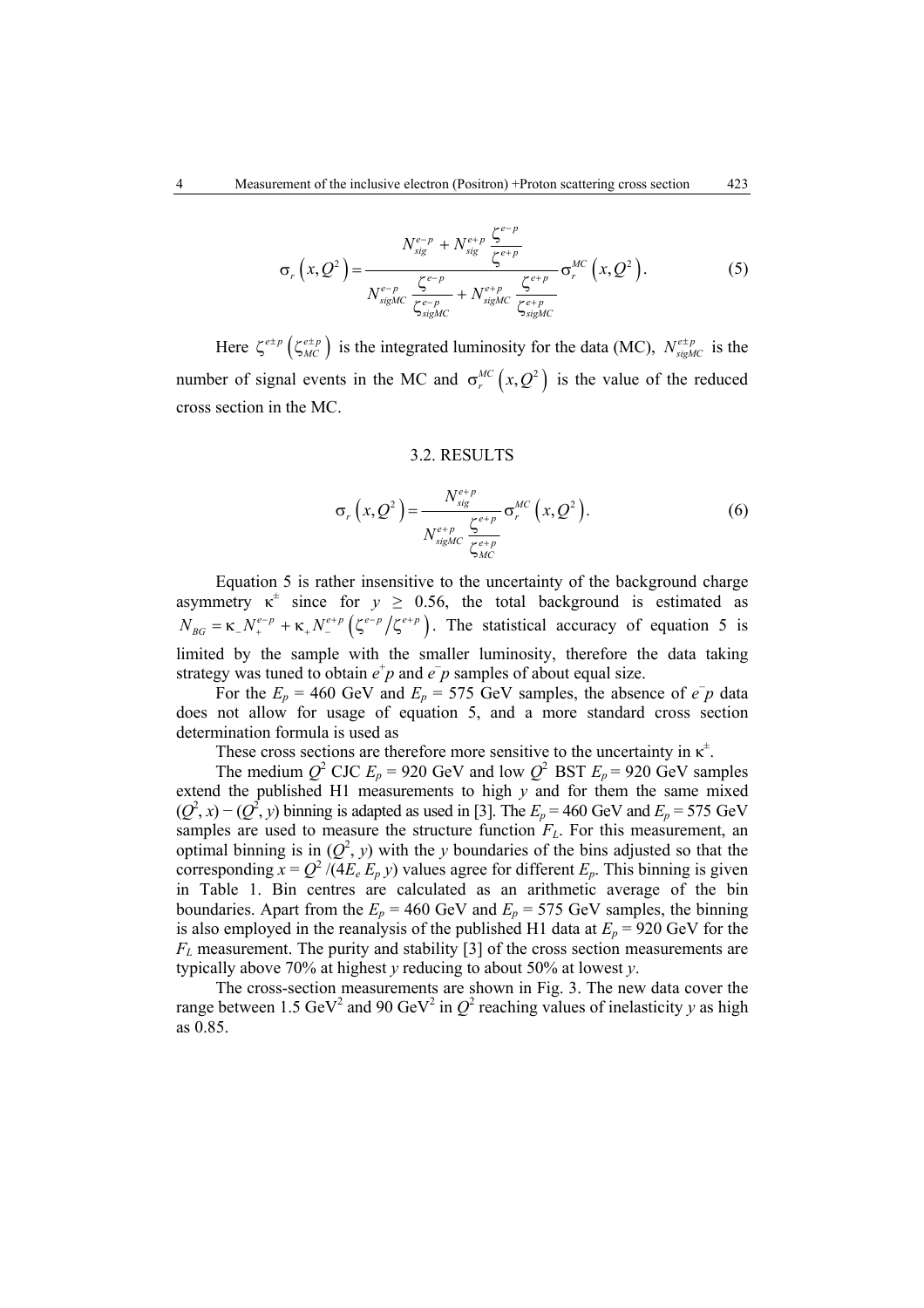For the  $E_p = 920$  GeV sample, the new data can be compared to the previous H1 results [2, 3]. For the high *y* region, the precision of the new data is significantly better than that of the previous H1 result, apart from the global normalisation uncertainty that is larger for the new result. This uncertainty is significantly reduced by combining the H1 measurements.

## 3.2. COMBINATION OF DATA

For the proton beam energy  $E_p = 920$  GeV, the new data cover a phase space similar to previous H1 results [2, 3] which are based on HERA-I data, collected in the years 1994 to 2000. Therefore the data are combined, following the procedure described in [3].

Four data sets are considered in this combination: the combined H1 results from HERA-I [1, 2], reported for  $E_p = 820$  GeV and  $E_p = 920$  GeV, and the two new data sets, medium  $Q^2$  CJC  $E_p = 920$  GeV and low  $Q^2$  BST  $E_p = 920$  GeV. The systematic uncertainties are assumed to be uncorrelated between the HERA-I and HERA-II measurements, apart from a 0.5% overall normalisation uncertainty due to the theoretical uncertainty on the Bethe-Heitler process cross section used for the luminosity measurement. In total, there are 46 independent sources of systematic uncertainty. For  $Q^2 \geq 12$  GeV<sup>2</sup>, the new data extend the kinematic coverage towards high  $y > 0.6$ . At low  $y < 0.6$  and for all values of y at low  $Q^2$ , there a sizable region of overlap. The data show very good compatibility, with  $\chi^2$ /  $n_{dof}$  = 15.4/36. At low *y*, the previous H1 data from [2, 3] have a higher precision than the new result. In particular, the global normalisation uncertainty was significantly smaller: about 1% at HERA-I compared to 3% at HERA-II. Therefore, in the combination, the new HERA-II data are effectively normalised to the HERA-I result and their global normalisation uncertainties are reduced significantly. Table 1 lists those few systematic sources of the HERA-II analyses, which are noticeably altered by the averaging procedure. All alterations stay within one standard deviation of the estimated error.

The systematic errors of the HERA-I data are not significantly affected by the combination. At low  $y$ , the gain in the combined data precision compared to the HERA-I result is small. The uncertainties are reduced by at most 5% of their size and the shift of central values does not exceed 0.2%. At high *y*, however, there is a significant gain in the precision achieved by the data combination. For the region  $2.5 \le Q^2 < 12$  GeV<sup>2</sup> and  $y = 0.8$ , for example, the accuracy of the  $E_p = 920$  GeV data is improved by about a factor of two. For medium  $Q^2$ ,  $12 \le Q^2 \le 35$  GeV<sup>2</sup>, the new high *y* measurements, corresponding to  $E_p = 920$  GeV, exceed the accuracy of the HERA-I data, corresponding to  $E_p = 820$  GeV, by a factor 1.5 to 2.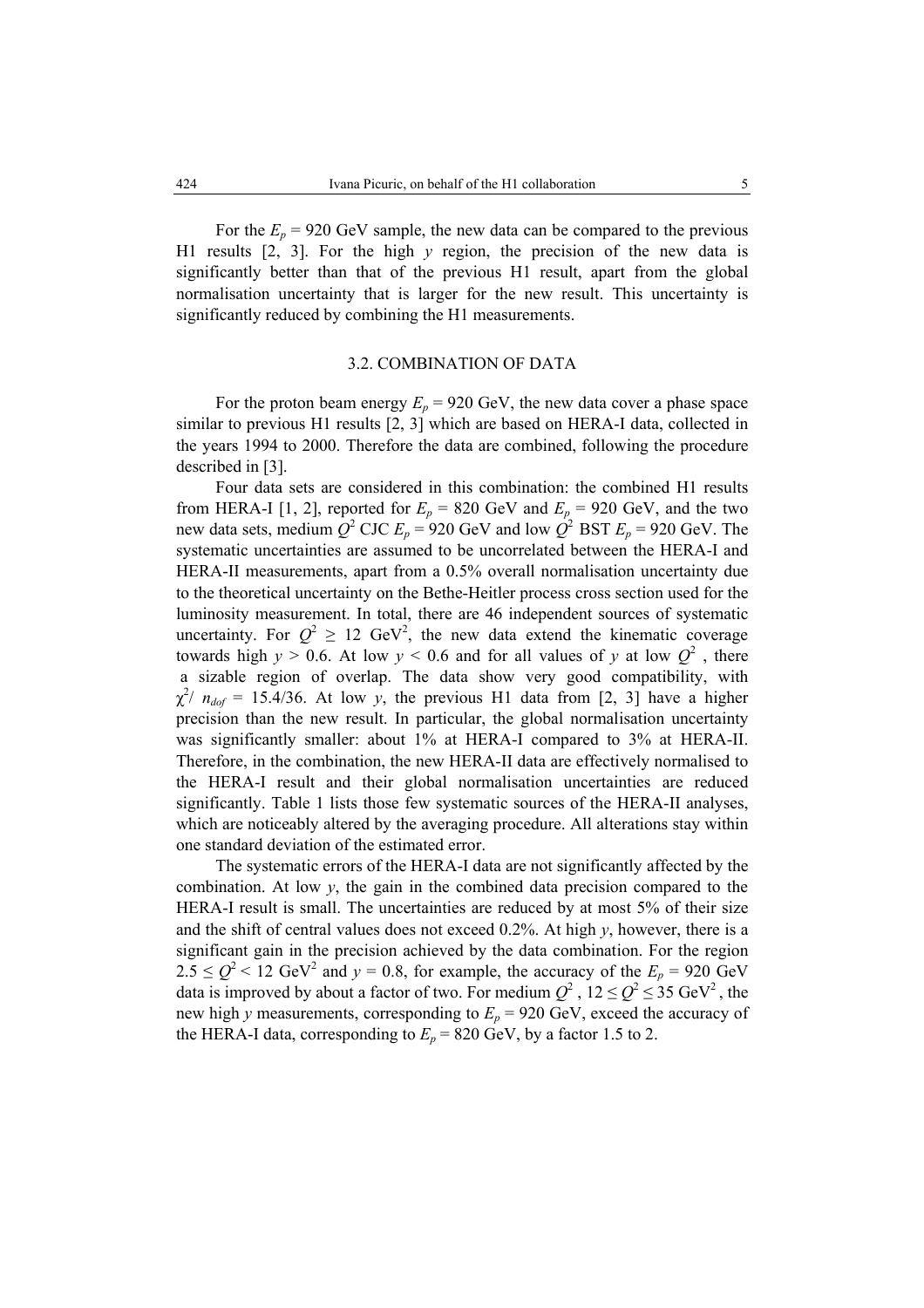

Fig. 3 – Results on the reduced cross section  $\sigma_r$  as determined from the  $E_p = 920 \text{ GeV}, E_p = 575 \text{ GeV}$ and  $E_p$  = 460 GeV samples. The error bars represent statistical and systematic uncertainties added in quadrature.

|  | $a$ n |  |
|--|-------|--|
|--|-------|--|

Shifts of the central values and reduction of the uncertainty of the systematic error sources in the combination of the medium  $Q^2$  CJC  $E_p = 920$  GeV and low  $Q^2$  BST = 920 GeV data sets with HERA-I data, expressed as fractions of the original uncertainty

| <b>Systematic Source</b> | Shift in $\sigma$ | Uncertainty in $\sigma$ |
|--------------------------|-------------------|-------------------------|
|                          | $-0.25$           | 0.85                    |
| $\mathbf{\Theta}_{e}$    | 0.14              | 0.84                    |
| $\mathcal{C}$            | 0.03              | 0.96                    |
| $\neg BST$               | -0.30             | 0.37                    |

The  $E_p = 920$  GeV measurement at HERA-I was limited to  $y \le 0.6$ . The  $E_p = 460$  GeV and  $E_p = 575$  GeV data sets are measured using an identical grid of  $(Q^2, x)$  bin centres. At low *y*, the influence of the structure function  $F_L$  is small. Therefore the two data sets are combined for all  $(Q^2, x)$  points satisfying